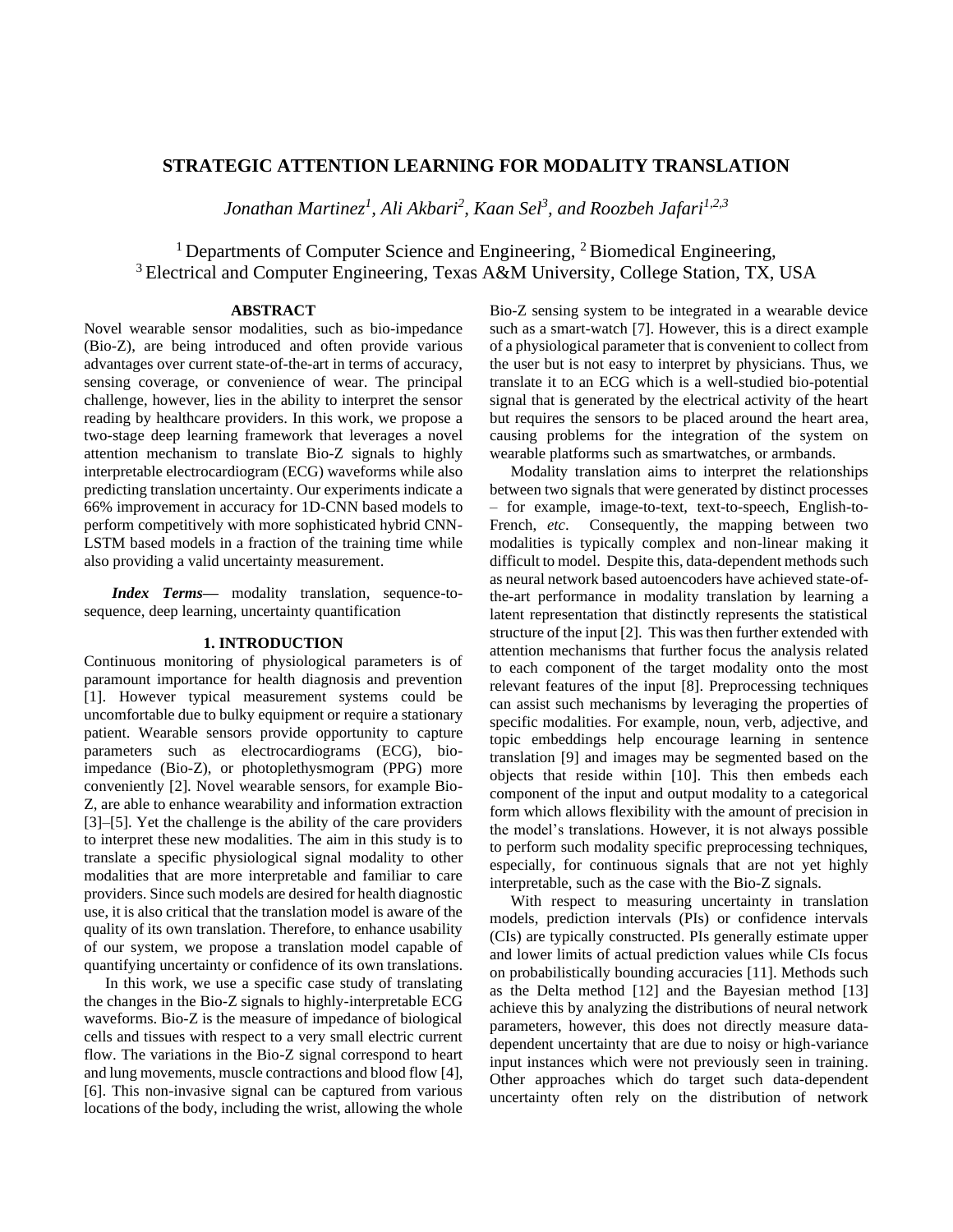predictions, such as with mean variance estimation methods [14], however, this depends on prior familiarity the expected target. This may be resolved with Bootstrap methods [15] that make use of ensembles of neural network predictors by comparing the range of their outputs. However, this requires the management of multiple models and several iterations of execution to take place before uncertainty measurement processes can take place. Although very effective, all of these techniques are rather computationally expensive in runtime.

In this work, we propose a generalizable two-stage modality translation deep learning model to translate a chest Bio-Z signal to a highly interpretable ECG waveform modality. High precision is achieved through our novel filterbased attention mechanism which isolates learning tasks to a *Morphology Translation Model* and an *Amplitude Correction Model*. In this framework, the first stage learns to translate Bio-Z signals to ECG waveforms with filtered-out amplitude variations, and the second stage learns how to correct this previously learned morphology to its appropriate scale to achieve a precise ECG translation. Our proposed model also contains a natural mechanism to estimate uncertainty of the model through comparison of the outputs of two stages.

Our proposed contributions may be summarized as:

- A generalizable two-stage modality translation deep learning model that leverages a novel attention mechanism best-suited for continuous signals by isolating morphology and amplitude learning
- A novel uncertainty mechanism for translated morphology
- Demonstration of framework effectiveness on a uniquely constructed dataset of Bio-Z and ECG signals

### **2. PROPOSED FRAMEWORK**

The target ECG waveforms that we aim to predict obtain complex characteristics with variations in both amplitude and morphology of the signal. We propose a supervised two-stage deep learning framework to strategically attend to morphology and amplitude learning separately, as shown in Figure 1. The first stage, *Morphology Translation Model*, produces the initial prediction by generating the target morphology of a normalized ECG signal. This is especially important for ECG waveforms since peak and wave location within a window of data describes critical cardiovascular behaviors. The second stage, *Amplitude Correction Model*, maps critical features of the initial prediction to their accurate amplitudes. This is achieved via strategic normalization of the input signals and joint signal analysis. We then compare outputs of the first and second stage to measure datadependent uncertainty.

## **2.1. Morphology Translation Model**

To solely focus on waveform morphology in the first stage deep model, we filter amplitude features out from the raw input instance vectors  $X_{raw}$ , which is Bio-Z signal in our study, and target  $Y_{raw}$ , which is the target ECG signal, by independently scaling each window of data. Hence, the



Figure 1. Proposed two-stage translation model.

minimum and maximum value of each first-stage input instance will be 0 and 1 [16]. Then, the scaled Bio-Z input, , will then be passed to the *Morphology Translation Model*, which will aim to predict the corresponding scaled ECG waveform,  $Y_{SC}$ , whose amplitude features were also filtered out. This is achieved through a sequence-to-sequence learning autoencoder which first encodes the input Bio-Z signal to a latent representation,  $H_{SC}$ , which best represents its critical and distinguishing features. Then, the  $H_{SC}$  is decoded to generate the target ECG waveform modality. We implement this with two architectures: a pure onedimensional convolutional neural network (1D-CNN) encoder with a single dense layer decoder and a hybrid model which procures the decoder with a long short-term memory (LSTM) layer to further analyze the dependency between the extracted features from the convolutional encoder.

## *2.1.1. One-Dimensional Convolutional Layers*

Convolutional neural network (CNN) layers have been largely used to handle spatial information due to their ability to capture complex input features [17]. Our pure 1D-CNN architecture consists of two 1D-CNN layers, one maxpooling layer, and a dense neural network output layer to produce the ECG waveform morphology. The maxpooling layers subsample the extracted features produced by the 1D-CNN layers by sliding over regions of the input and maintaining only that feature with the max value. This is based on the assumption that the max values represent the features with higher activation due to their significance. Lastly, the dense neural network layer completes the morphology translation process by generating the corresponding ECG waveform,  $\hat{Y}_{\text{SC}}$ .

## *2.1.2. Long Short-Term Memory*

Recurrent neural network (RNN) layers also possess ideal characteristics to handle sequential modeling tasks. Particularly, time-steps of a series are analyzed sequentially before their hidden result is concatenated to the next timestep to be jointly analyzed. This incorporates the notion of retained memory for the model and has proven to great advantage for deep models. For our experiments, we test the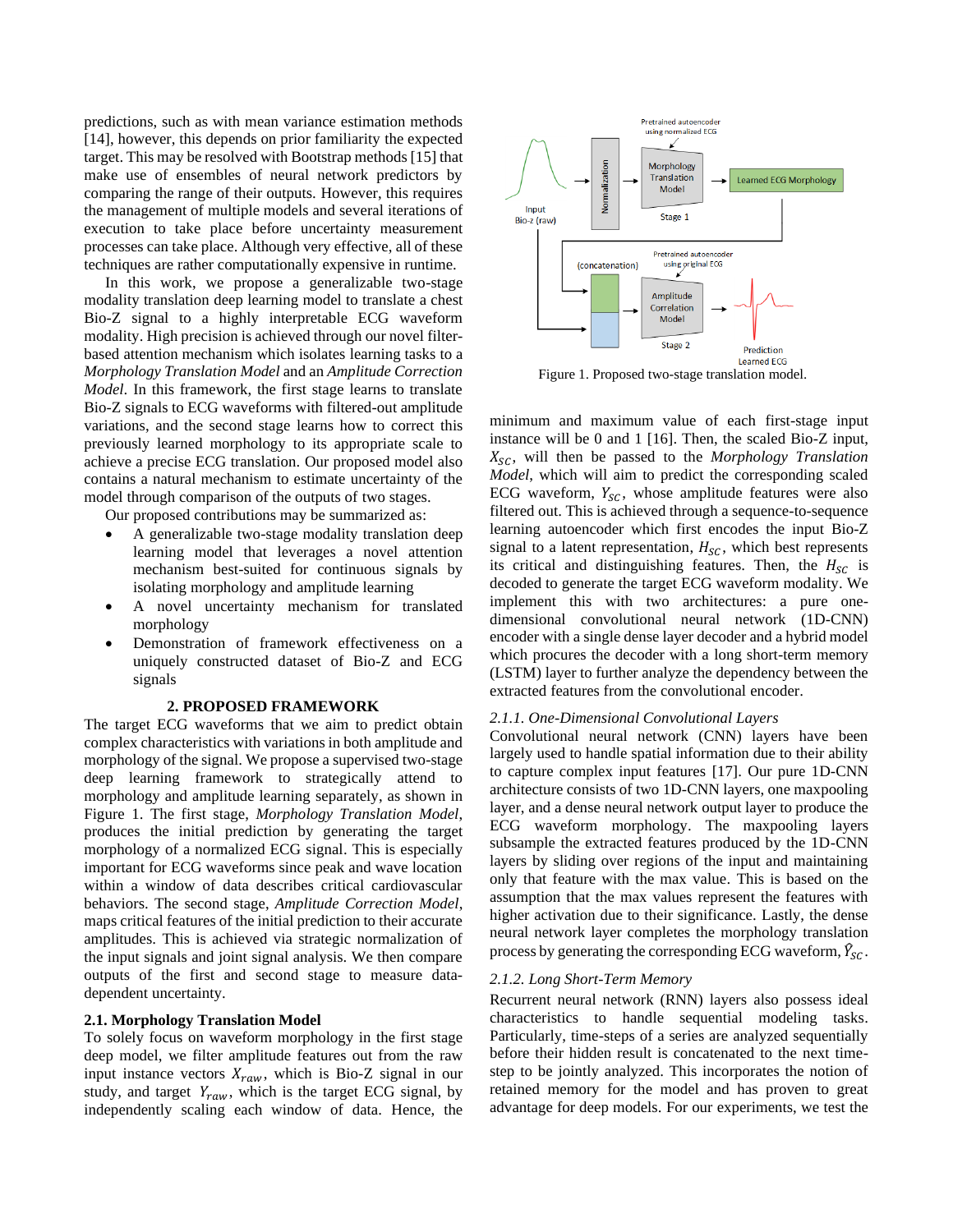abilities of a hybrid CNN-LSTM architecture which has demonstrated to achieve state-of-the-art performances when combined with CNN based encoders [18] . Therefore, we pass the hidden state,  $h_{SC}$ , produced from the 1D-CNN encoder into the LSTM layer before then feeding its resulting hidden state,  $h_{LSTM}$ , into the output dense layer described in equation 3 to produce the scaled ECG waveform,  $\hat{Y}_{SC}$ .

## **2.2. Amplitude Correction Model**

The output of the first stage deep model,  $\hat{Y}_{SC}$ , will be the independently normalized version of the target ECG waveform which does not possess amplitude features of the target modality. This will be concatenated column-wise to the raw Bio-Z signal state,  $X_{raw}$ , which still contains amplitude feature information, to produce a two-dimensional input instance. This re-introduces the previously discarded amplitude information to  $\hat{Y}_{SC}$  before it is passed into the second stage autoencoder – the two aforementioned 1D-CNN and hybrid CNN-LSTM based architectures are maintained for this learning task. Therefore, the 1D-CNN layers of the second stage encoder are able to consider the two signals with respect to the other in a sequential fashion, and encode them to a joint latent representation that represents all raw features extracted by the Bio-Z signal (describing both morphology and amplitude characteristics) and the modality morphology translation prediction as a one-dimensional vector. The final decoder can then analyze this to produce the final translation of the target raw ECG modality,  $\hat{Y}_{raw}$ .

#### *2.2.1. Model Uncertainty*

Since modality translation is inherently learned through the *Morphology Translation Model* and should only be rescaled by the *Amplitude Correction Model*, signal morphology should be maintained between  $Y_{SC}$  and  $\hat{Y}_{raw}$ . Thus, the predictions of both stages should be in agreement regarding the shape of the signals, although they have different amplitude characteristics. This can be measured by the Pearson correlation between the two predictions. High correlation indicates agreement between the predictions of the two stages while low correlation indicates disagreement or low confidence of what the true morphology should be. So, when testing, there should be a linear relationship between prediction accuracy and confidence. In runtime, a threshold coefficient,  $\rho_r$ , can then be empirically learned to determine when a translation should be ignored or when the input instance is too unfamiliar to the model. This idea of agreement is related to null detection via autoencoders where reconstruction error measured in the test phase is used to determine the input samples that do not belong to the same class as previously seen training samples [19].

## **3. EXPERIMENTS AND RESULTS**

For this study, we used twenty minutes of Bio-Z and ECG signals captured from ten healthy subjects, under IRB approval IRB2017-0086D by Texas A&M University, using the methodology presented in [4]. Both raw ECG and Bio-Z pairings were downsampled to 333Hz before segmenting signals based on one complete heartbeat. This provided us with a dataset of 13,704 instances which was split for training and testing. All translation models were trained for 100 epochs while the two-stage frameworks would split these iterations to 50 for the first stage and 50 for the second stage. This assured that each model was given an equal amount of iterations for training. We measure translation accuracy based on normalized mean squared errors (MSE) and Pearson correlation coefficients between target and translation pairings. Accuracy of the proposed uncertainty metric is also evaluated through its relationship to model performance.

## **3.1. Translation Quality**

Figure 2 shows sample translations performed by the 1D-CNN based two-stage framework. Here we show  $X_{raw}$ (green),  $\hat{Y}_{SC}$  (blue),  $Y_{raw}$  (black), and  $\hat{Y}_{raw}$  (red) for six pairings over the time-steps of a window of data for an instance. We observe that morphology is maintained for the second-stage prediction while only amplitude is adjusted. This figure also demonstrates the variety of ECG types in our dataset – standard, possible J point notching, and possible inverted QRS complex. Despite this, all architectures were able to perform accurate translations with differences in performance being due to the amount of precision.

 Table I shows the average normalized MSE (NMSE) between  $\hat{Y}_{SC}$  and  $Y_{raw}$  for single-stage and two-stage implementations of 1D-CNN and CNN-LSTM based architectures. This primarily expresses the precision of amplitude learning. The MSE is normalized in that all instances were scaled with respect to the whole dataset before training and testing. So, the minimum value in the whole dataset is 0 while the maximum value in the whole dataset is 1. While the more sophisticated single-stage CNN-LSTM hybrid significantly outperforms single-stage 1D-CNN, our proposed two-stage framework enabled 1D-CNN to outperform and be competitive with both the single-stage and two-stage CNN-LSTM. This is especially significant since 1D-CNN can be trained on the scale of minutes while the hybrid CNN-LSTM case tends to take up to a few hours on a



Figure 2. Two-stage 1D-CNN framework translations.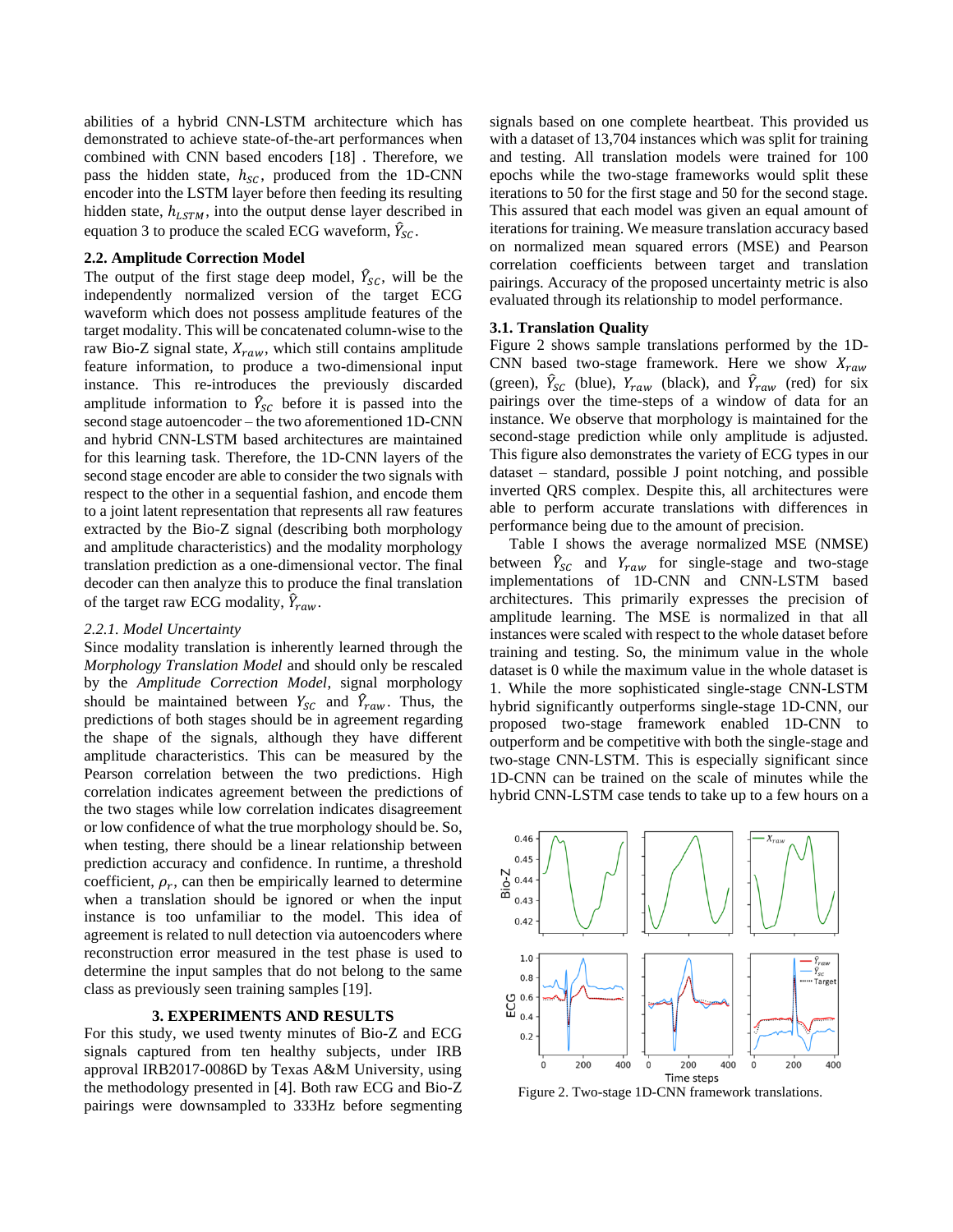| Method                         | <b>NMSE</b>           |
|--------------------------------|-----------------------|
| 1D-CNN Autoencoder             | $1.52 \times 10^{-3}$ |
| <b>CNN-LSTM</b> Autoencoder    | $7.72 \times 10^{-4}$ |
| Two-Stage 1D-CNN Autoencoder   | $7.66 \times 10^{-4}$ |
| Two-Stage CNN-LSTM Autoencoder | $8.74 \times 10^{-4}$ |

standard computer. This plays a big factor in model selection when training for personalization on an embedded system that may have strict computational constraints.

 To more directly analyze the quality of waveform morphology translation, Table II shows the average Pearson correlations between each input and target pairing. Generally, if the critical peaks and foots of the ECG waveform occur in the same time-steps of the translation and the target, then the correlation score will be highest. Again, our proposed framework has the greatest impact on 1D-CNN. Although it was not able to outperform the one-stage or two-stage settings for hybrid CNN-LSTM, translation performance was very competitive. As aforementioned, LSTM layers possess characteristics which make them better suited for sequence modeling compared to pure 1D-CNN layers which also contributes to the marginal impact that our proposed twostage framework impresses on hybrid CNN-LSTM. However, this also greatly supports the impact of our proposed two-stage framework showing that it may enable an efficient learning model to match the complex learning abilities of a more sophisticated model in a fraction of the time. This is ideal for the embedded system scenario.

TABLE II CORRELATION RESULTS FOR DIFFERENT ARCHITECTURES

| Method                         | <b>Correlation</b> |
|--------------------------------|--------------------|
| 1D-CNN Autoencoder             | 0.855              |
| <b>CNN-LSTM</b> Autoencoder    | 0.898              |
| Two-Stage 1D-CNN Autoencoder   | 0.876              |
| Two-Stage CNN-LSTM Autoencoder | 0.887              |

# **3.1. Uncertainty Analysis**

We analyze our proposed uncertainty mechanism by plotting its metric (y-axis) against the quality of morphology translation (x-axis) as measured in the previous section. Figure 3 displays this comparison for the two-stage 1D-CNN, and we can see that there is a relatively linear relationship so that when our proposed uncertainty is measured at  $\alpha$ , then translation accuracy is also measured around  $\propto$ , which shows the ability of our model to predict the quality of its own translations. We can also empirically determine that a potential value for the threshold value,  $\rho_r$ , previously discussed in Section 2.2.1, may be approximated to 0.8.

 Figure 4 shows an example of uncertainty measurements,  $r_{\nu}$ , produced by our proposed two-stage framework for 1D-CNN. The top three plots show the positive effects when uncertainty is low as it is indicated by high correlations over



Figure 3. Uncertainty metric versus translation quality for two-stage 1D-CNN.



Figure 4. Demonstration of our proposed uncertainty metric.

0.98. For this case, we can see how morphology is only scaled between the translations of  $\hat{Y}_{sc}$  and  $\hat{Y}_{raw}$ . On the contrary, the bottom three plots show the negative effects when uncertainty is high as it is indicated by low correlations below the aforementioned  $\rho_r$  value of 0.8; particularly, morphology is relatively lost in critical regions of the waveforms.

#### **5. CONCLUSION**

We proposed a two-stage modality translation framework that leverages a novel attention mechanism to produce highly interpretable ECG waveforms from less informative, yet conveniently collected, Bio-Z signals while producing a valid uncertainty metric. Our framework improved 1D-CNN accuracy by 66%, enabling it to achieve competitive translations in a fraction of the training time compared to hybrid CNN-LSTM. This is especially significant when training for personalization on embedded systems where resources are heavily constrained.

## **6. ACKNOWLEDGMENTS**

This work was supported in part by the National Institutes of Health, under grant 1R01EB028106-01 and National Science Foundation, under grants CNS-1738293 and CNS-1734039. Any opinions, findings, conclusions, or recommendations expressed in this material are those of the authors and do not necessarily reflect the views of the funding organizations.